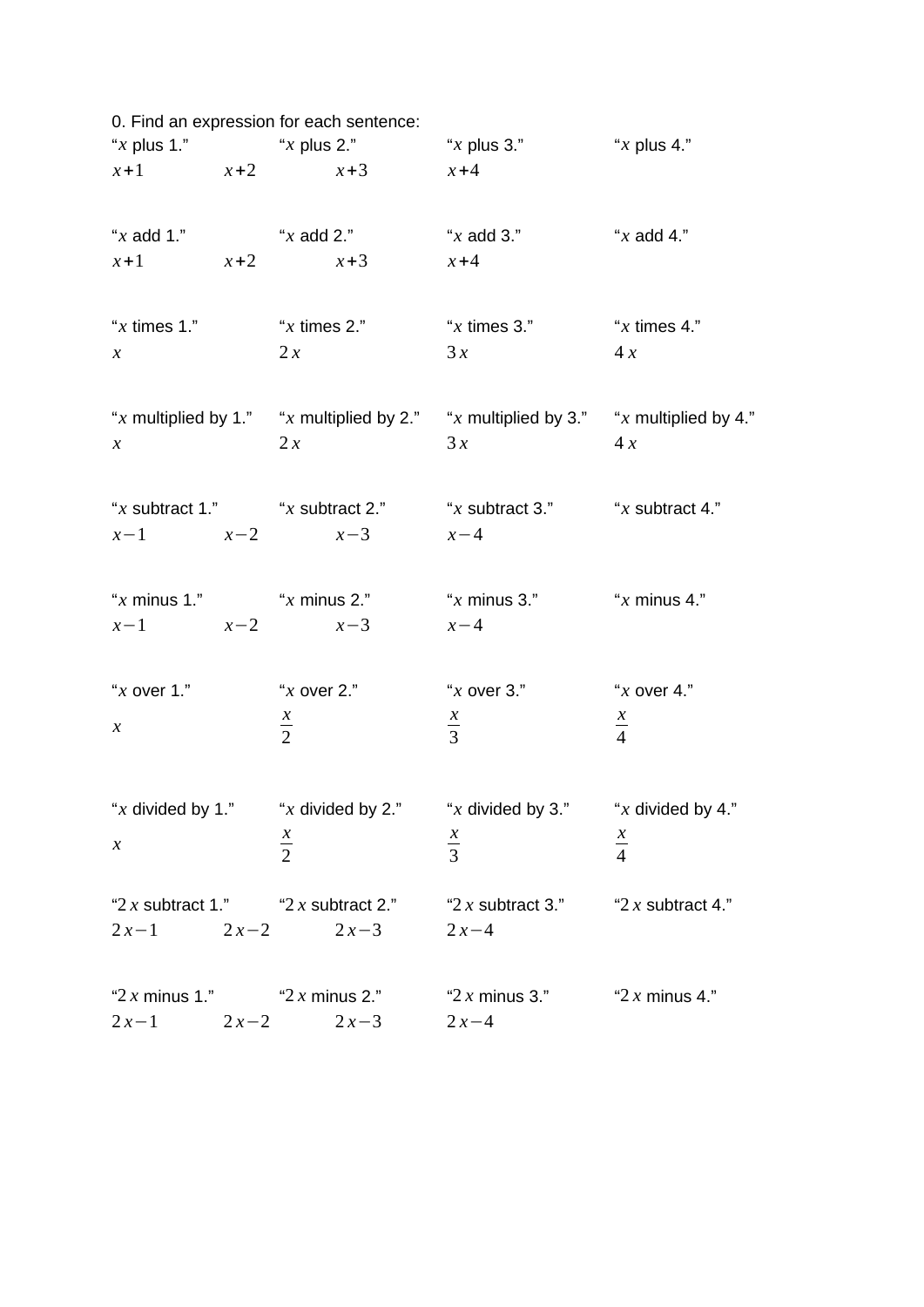| Cost of 1 pencil (pence) | Cost of 1 rubber (pence) | Cost of 1 pencil and 1<br>rubber (pence) |
|--------------------------|--------------------------|------------------------------------------|
| $1\,$                    | $11\,$                   | 12                                       |
| $\overline{c}$           | 12                       | 14                                       |
| 3                        | 13                       | 16                                       |
| $\overline{\mathcal{A}}$ | 14                       | 18                                       |
| 5                        | 15                       | 20                                       |
| 6                        | 16                       | 22                                       |
| $\overline{7}$           | 17                       | 24                                       |
| 8                        | 18                       | 26                                       |
| 9                        | 19                       | 28                                       |
| 10                       | 20                       | 30                                       |
| 11                       | 21                       | 32                                       |
| 12                       | 22                       | 34                                       |
| 20                       | 30                       | 50                                       |
| 45                       | 55                       | 100                                      |
| $70\,$                   | 80                       | 150                                      |
| 95                       | 105                      | 200                                      |
| 145                      | 155                      | 300                                      |
| 195                      | 205                      | 400                                      |
| 245                      | 255                      | 500                                      |

A rubber costs 10 pence more than a pencil. Complete the table:

 A plate costs 10 pence more than a fork. If a fork costs *x*pence, write an expression in terms of *x* for the cost of a plate in pence.

*x*+10

 A cat costs 10 pence more than a dog. If a dog costs *x*pence, write an expression in terms of *x* for the cost of a cat in pence.

*x*+10